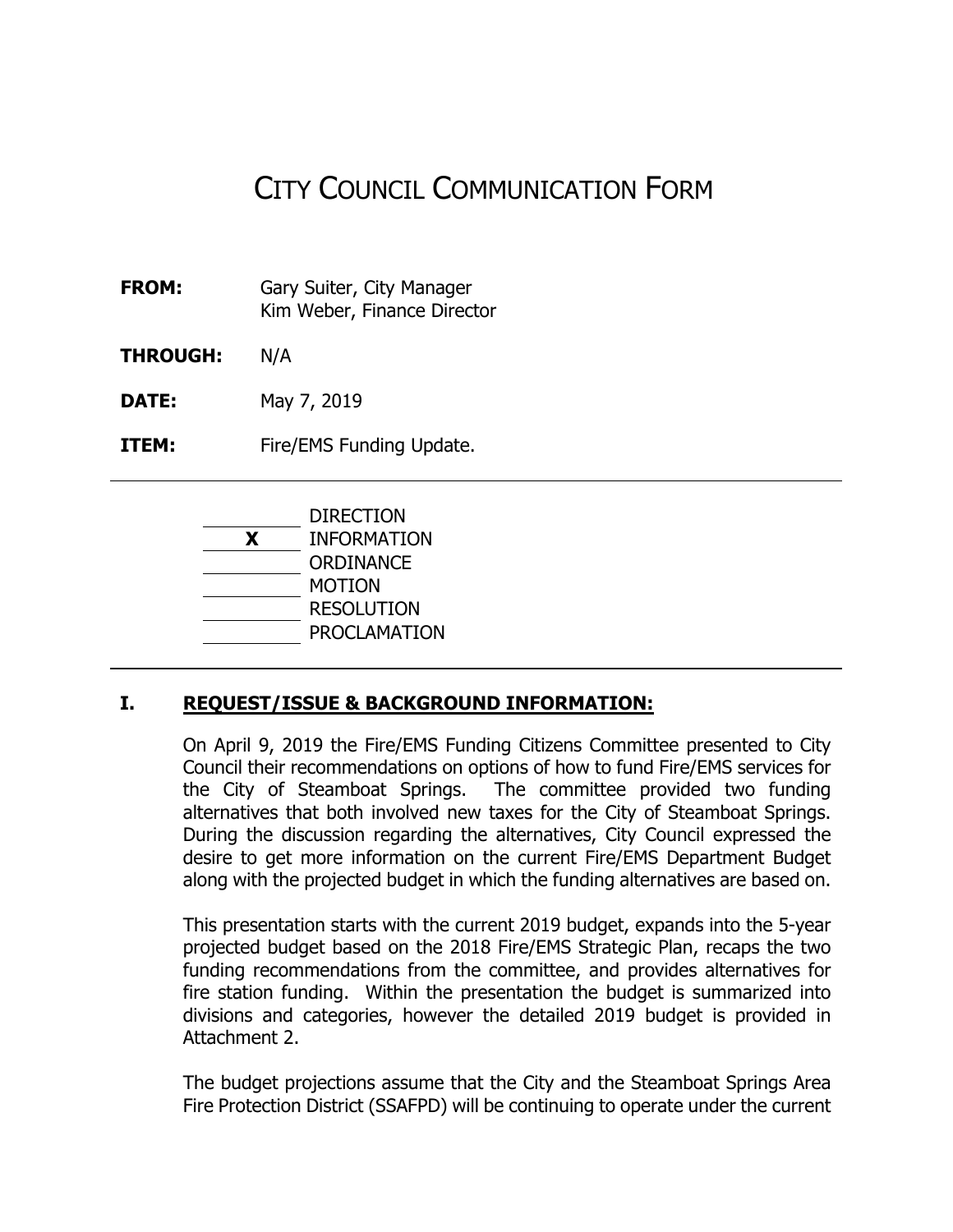Intergovernmental Agreement (IGA) and the district will be responsible for approximately 26% of the net cost of Fire/EMS services. At the current (2018) assessed valuation of the SSAFPD, 9 mills (maximum approved) would generate \$1.76M in revenue for the district. Based on our projections, the SSAFPD's portion of cost would be approximately \$1.84M in 2024. The difference could be made up by increasing assessed valuations, voter approved increase in mill levy, temporarily utilizing reserves, or other methods as determined by the SSAFPD Board.

## **II. SUMMARY AND ALTERNATIVES:**

Option  $1$  – Direct staff to pursue recommendation  $#1$  which includes a marijuana tax, alcohol tax, and 2 mill property tax

Option 2 – Direct staff to pursue recommendation #2 which includes a 4 mill property tax

Option 3 – Direct staff to investigate other funding options

Option 4 – Direct Fire/EMS department to revisit the budget projections and 2018 strategic plan

Option 5 – Request staff to provide additional information

## **III. STAFF RECOMMENDATION:**

Staff is recommending option 2. (See pros and cons in Attachment 1)

## **IV. FISCAL IMPACT:**

The fiscal impacts of the 2018 Fire/EMS strategic plan are approximately \$8M annually within a 5-year timeframe which is about \$2.6M more than the current budget. The fiscal impacts of a new fire station are unknown at this time, but under the current IGA with the Fire District, the City would be responsible for 67% of the cost of the station.

## **V. LEGAL ISSUES:**

TABOR requires new taxes and new debt to be approved by the voters.

The revenue calculations for the Steamboat Springs Area Fire Protection District assumes that the City and the district will be operating under the current IGA.

## **VI. CONFLICTS OR ENVIRONMENTAL ISSUES:**

None noted.

## **VII. CONSISTENCY WITH COUNCIL GOALS AND POLICIES:**